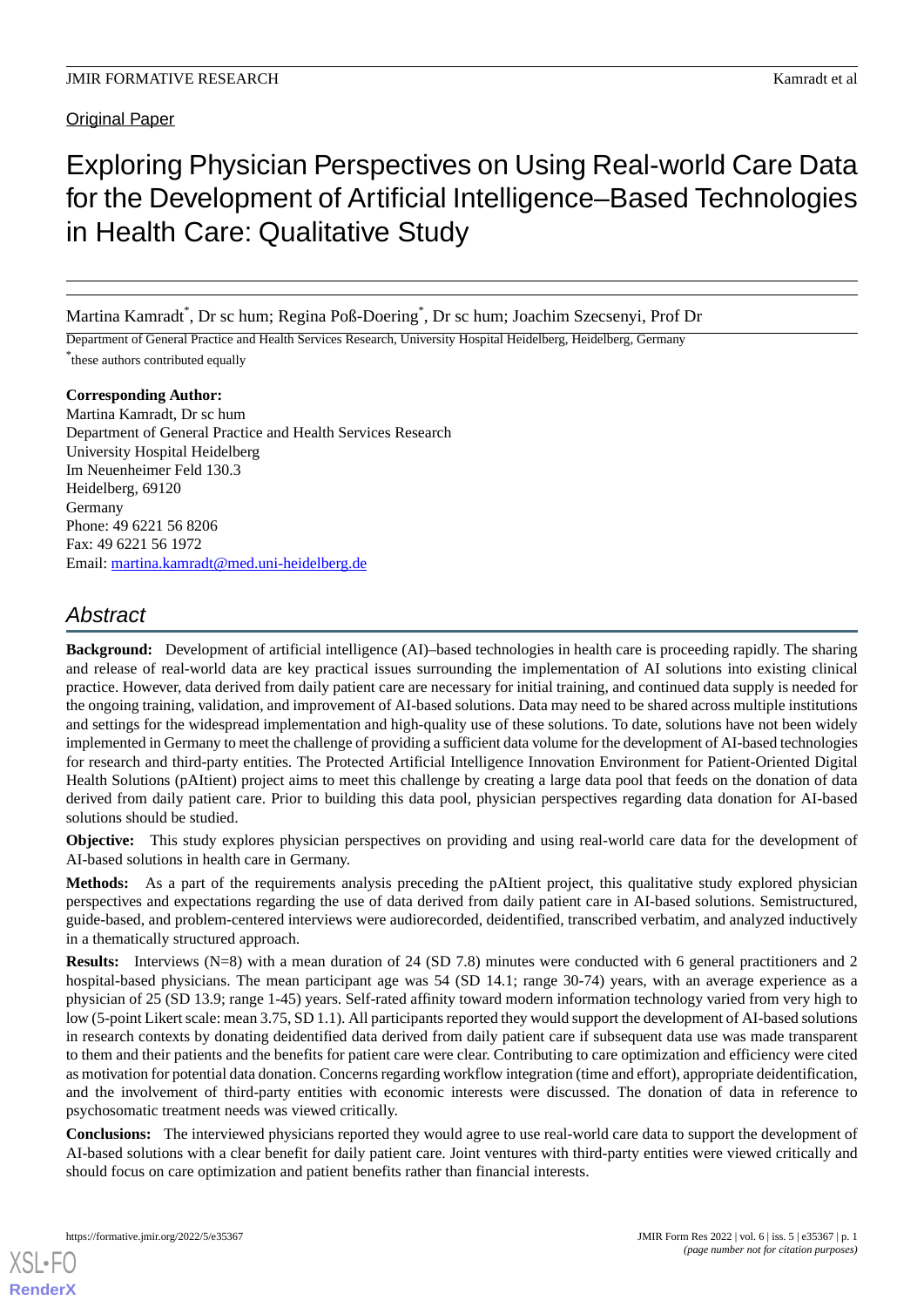*(JMIR Form Res 2022;6(5):e35367)* doi: [10.2196/35367](http://dx.doi.org/10.2196/35367)

#### **KEYWORDS**

artificial intelligence–based solutions; data donation; qualitative research; Germany; artificial intelligence; requirement analysis; physician perspective; real-world data; big data; data pool; interview; qualitative

# *Introduction*

In recent years, research on artificial intelligence (AI)–based technologies in medicine has been proceeding rapidly [\[1,](#page-6-0)[2](#page-6-1)]. It is assumed that AI will change medicine, health care, and the future role of physicians [[3\]](#page-6-2). Among the key practical issues to be solved are the sharing and release of real-world care data prior to the development of AI-based solutions and implementation into existing clinical practice. A precondition for the development, widespread use, and acceptance of AI-based technologies in medicine and health care is an adequate, structured, and controlled data pool derived from daily patient care, with a continuous data supply to provide for the ongoing training, validation, and improvement of AI-based solutions [[4\]](#page-6-3). Meeting this precondition would greatly benefit a widespread implementation of AI-based technologies and achieve improvements for health care delivery, the quality of patient care, and diagnosis and treatment outcomes. An automated and consolidated flow of deidentified real-world care data, ideally from multiple facilities in clinical and ambulatory settings, into a data pool is perceived to be a possible solution to overcome the challenge of providing a sufficient data volume for secondary use in research and implementation [\[4](#page-6-3)].

An example of a freely accessible data pool for AI-based research is the MIMIC-III (Medical Information Mart for Intensive Care) database in the United States [\[5](#page-6-4)]. Additionally, a common European Health Data Space is envisioned to facilitate the exchange of and access to different types of health data, including electronic health records, genomics data, and data from patient registries, to support health care delivery, along with the secondary use of data for health research and policy-making [\[6](#page-6-5)]. Several Nordic countries in Europe, such as Sweden, already offer disease-specific registries providing real-world patient data that enables researchers to analyze complex phenomena [[7\]](#page-6-6). In Germany, efforts to meet the challenge of providing an adequate data pool for research and the development of AI-based technologies still need to gain momentum, though the availability of data pools derived from real-world patient care is expected to increase in the near future via the now legally regulated use of electronic patient records [[8](#page-6-7)[,9](#page-7-0)] and a government initiative to support the development and establishment of a nationwide research health data center [[10\]](#page-7-1). The German Medical Informatics Initiative (MII) was established to make data from health care and research more useful and meaningful and develop conditions to make routinely collected clinical health care data available for medical research purposes [\[11](#page-7-2)[,12](#page-7-3)]. The aim of the initiative is to optimize research and patient care options through innovative information technology solutions that facilitate the cross-institutional exchange and use of health care, clinical, and biomedical research data. In several large consortia, German university hospitals at more than 30 sites work together with research

institutions, health insurers, private entities, and patient representatives to establish the conditions for this exchange. Both legal and ethical conditions need to be considered when governing who will use the data and for which purposes [[13\]](#page-7-4). However, to date, real-world care data are not centrally available and accessible for research purposes, including technical developments. Instead, in most cases physicians, health care facilities, or patients need to give consent for data use, even if the data were deidentified  $[13]$  $[13]$ . There is no uniform legal status in Germany on how and for which secondary research purposes health care data can be used [[14,](#page-7-5)[15](#page-7-6)]. In some German states, it is possible to use clinical health care data under certain requirements for secondary purposes, like research, without explicit patient consent. However, the data still remain within each institution and are not centrally stored with uniform quality and privacy standards. Moreover, the distinct separation of different health care settings and restrictive data privacy regulations in Germany compared to other European countries pose a challenge for the exchange and linkage of health care data [\[16](#page-7-7)]. For third-party entities that develop AI-based technologies for health care, access to sufficient real-world care data for training and validation remains scarce.

The Protected Artificial Intelligence Innovation Environment for Patient-Oriented Digital Health Solutions (pAItient) project aims to meet this challenge by creating a large data pool that feeds on data donated by primary care and hospital physicians, patients, and health care institutions. Prior to building this data pool, physician perspectives regarding data donation for AI-based solutions need to be studied. Insight into the attitudes and concerns of physicians working in different settings regarding data donation is central for the development and implementation of this concept into real-world health care. Therefore, the aim of this study was to explore physicians' perspectives on providing and using real-world care data for the development of AI solutions in health care in Germany.

# *Methods*

#### **Study Design**

This study is a part of the pAItient project, which aims to develop and test a solution for providing real-world care data for AI development, validation, and implementation. In the first phase of problem identification, a requirements analysis was conducted to specifically gain insight into physicians' perspectives on providing and using real-world care data for the development of AI solutions in health care in Germany. In the exploratory approach, semistructured, guide-based, and problem-centered interviews [\[17](#page-7-8)] were conducted via telephone with physicians working in clinical or ambulatory settings. The study-specific interview guide was developed by the interprofessional research team (Health Services Research, Public Health, and Information Technology) at University Hospital Heidelberg and was based on a literature research and

 $XSI - F($ **[RenderX](http://www.renderx.com/)**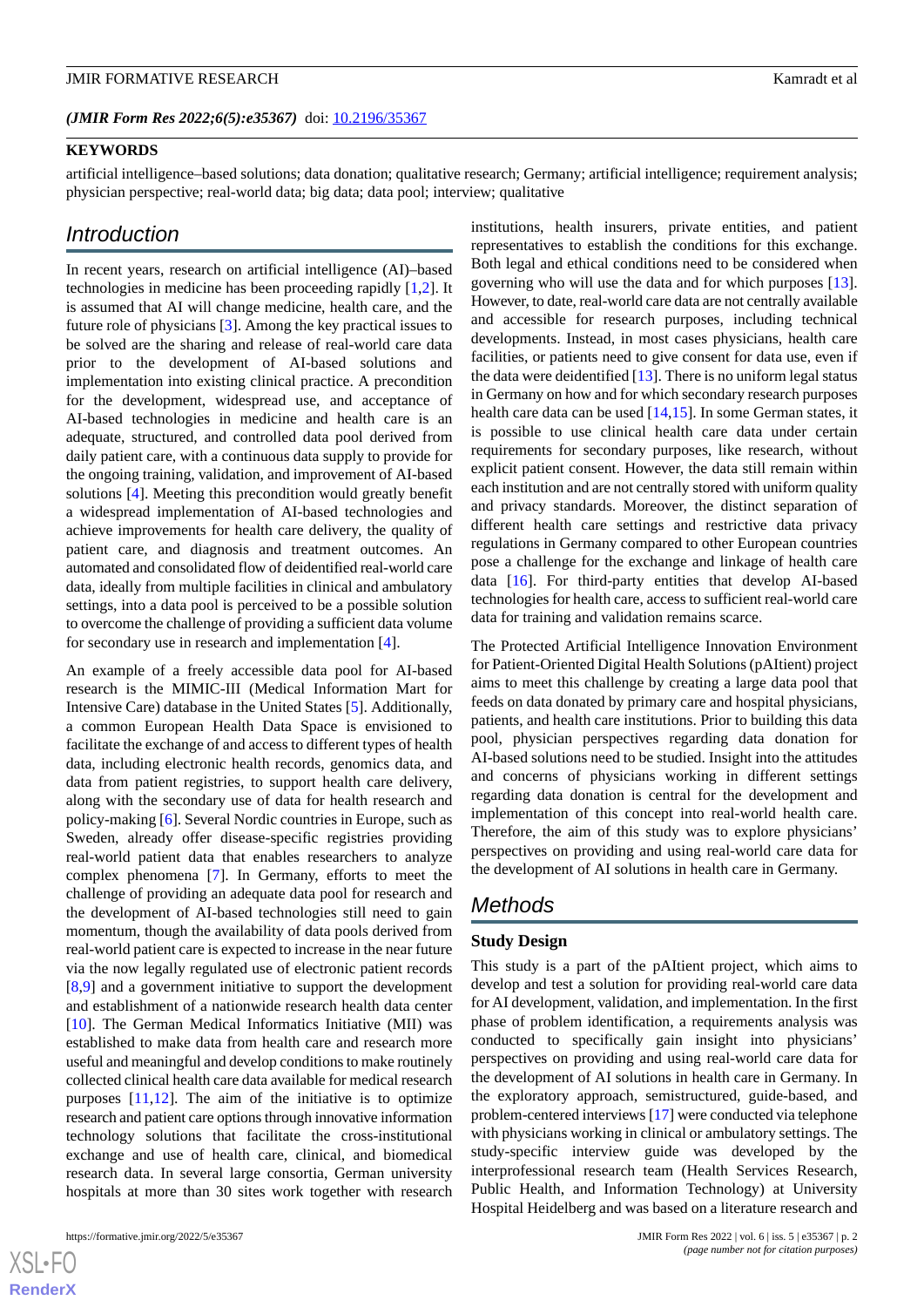predefined, project-specific research questions. Each draft of the interview guide was discussed within the interprofessional research team to reach consensus about the content. The interview guide focused on the exploration of knowledge and attitudes regarding AI in general and patient care, as well as the secondary use of health care data in AI applications (see [Multimedia Appendix 1](#page-6-8) for a translated English version). A sociodemographic questionnaire was developed and used to collect participant characteristics. Field notes were taken after each interview and discussed within the research team. All interviews were audiorecorded and transcribed verbatim by experienced support staff at the Department of General Practice and Health Services Research, University Hospital Heidelberg. All transcripts were proofread by the research team and amended where applicable. The transcripts were not returned to the participants.

#### **Ethics Approval**

This study received ethical approval by the medical ethics committee of the Medical Faculty of Heidelberg University (S-241/2021).

#### **Recruitment**

During the first recruitment phase, a convenience sample of 33 general practitioners (GPs) and 16 hospital-based physicians was approached using known contacts in academic teaching practices and personal contacts in hospital departments in Baden-Wuerttemberg. Given the explorative nature of this study and based on prior experiences and empirical guidance [[18\]](#page-7-9), a targeted sample size of 10 was deemed appropriate and sufficient to identify broad categories and themes of interest in the collected data and subsequently defined in the (unpublished) study protocol. All potential participants received an invitation to participate and written information about the aim of the study via post or email. In the second recruitment phase, a reminder was sent to all physicians who had not replied after 3 weeks (n=28). Since the COVID-19 pandemic was still ongoing and potential recruits signaled that they could only participate after the pandemic was over, no further recruiting waves were initiated. Considerations of gender, work experience, or specialty balance could not be applied due to the nature of convenience sampling. Physicians who were interested in participation returned a contact form and indicated a preferred date and time for the interview. All participants gave written consent prior to

the interview. All interested physicians were included in the study. No reimbursement was offered.

#### **Data Analysis**

Qualitative data were analyzed in a structured content analysis [[19\]](#page-7-10) and categorized into relevant themes emerging from the data. Subsequently, 2 experienced researchers (MK and RPD) inductively identified the main categories and subcategories from the data, discussed and approved the coding, and assessed thematic saturation in close consultation with the study team. Organization and management of all text data was performed using MAXQDA Plus 2018 software (release 18.2.4; VERBI GmbH). Participant characteristics were analyzed using SPSS software (version 27; IBM Corp).

# *Results*

#### **General Characteristics of the Interviews**

Interviews  $(N=8)$  with a mean duration of 24 (SD 7.8) minutes were conducted with 6 GPs and 2 hospital-based physicians in May and June 2021 by 2 experienced female interviewers (MK and RPD) who were members of the study team. All phone interviews were conducted either at the interviewer's workplace or home office. No other persons were present during the interviews. There were no prior connections between the participants and researchers. All participants could ask questions about the study before the interview and verbally confirmed their consent for participation. The inductive analysis identified a wide range of themes in broad categories, thus providing an indication of data adequacy. The findings outlined below reflect the physicians' perspectives on donating and using real-world care data for the development of AI solutions in health care and their general expectations and concerns regarding AI use in medicine. Represented are findings referring to general individual views, attitude toward including commercial partners in development phases, perceived prerequisites for consent to data donation and use, and perceived potential benefits of AI-based health care innovations. [Textbox 1](#page-2-0) gives an overview of the main categories and subcategories identified from the collected data material. Extracted quotes supporting key statements are included for illustration, and the participant number and transcript position are provided. All quotes were translated into English with due diligence.

<span id="page-2-0"></span>Textbox 1. The main categories and subcategories identified from the collected data material.

#### **Data use for artificial intelligence (AI) solutions development**

- Attitude in general and toward including partners
- Consent and conditions for data donation and use

#### **AI in medicine**

- Potential benefits and expectations
- Concerns

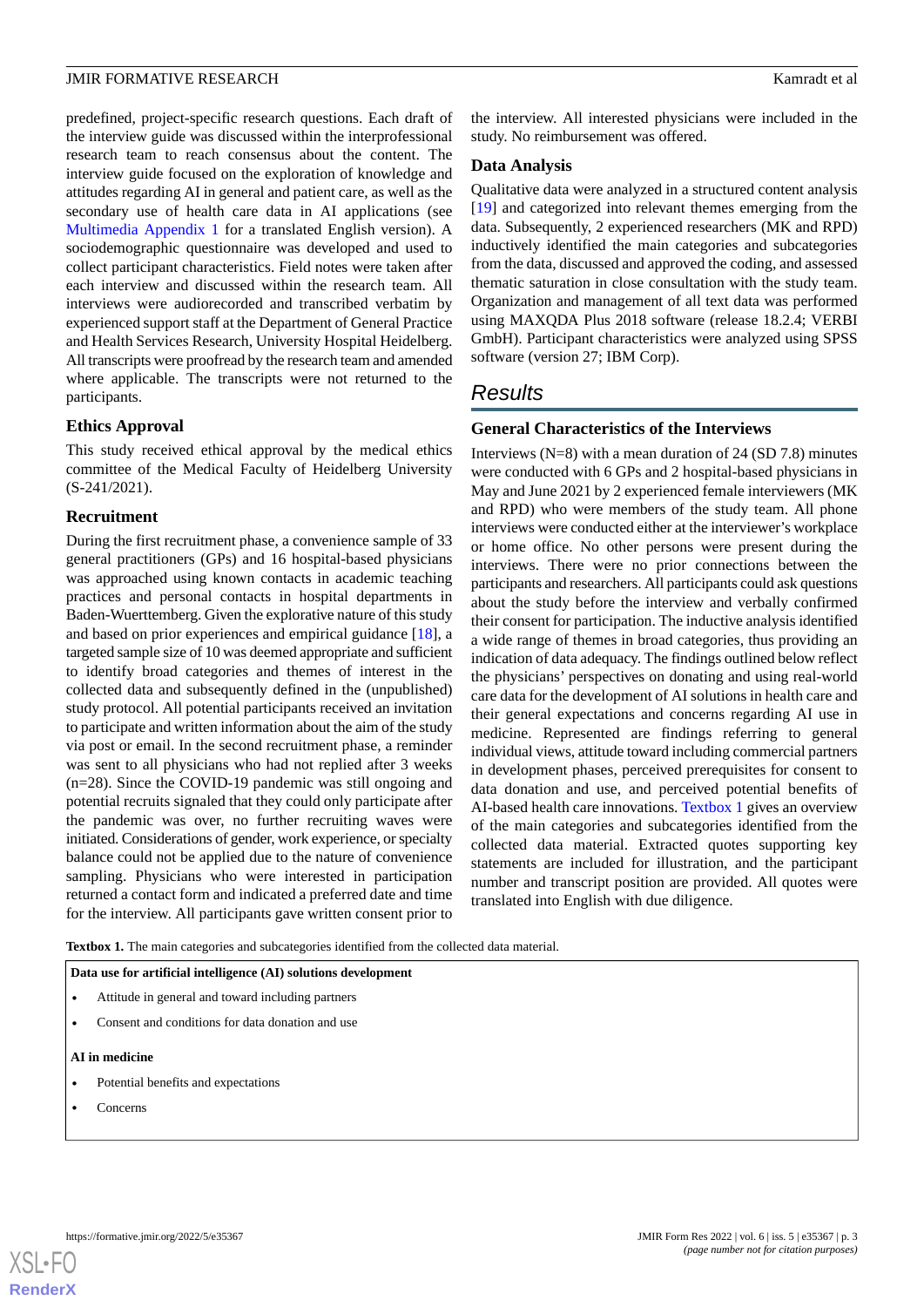Of the participants, 88% (7/8) were male. All participants could

self-rate affinity toward modern information technology (5-point Likert scale from 1=very low to 5=very high affinity). [Table 1](#page-3-0) describes the participant characteristics.

<span id="page-3-0"></span>**Table 1.** Participant characteristics (N=8).

| Characteristic                                                      | Value            |
|---------------------------------------------------------------------|------------------|
| Care setting, $n$ (%)                                               |                  |
| General practice                                                    | 6(75)            |
| Hospital                                                            | 2(25)            |
| Medical specialty, n (%)                                            |                  |
| General practitioner                                                | 6(75)            |
| Surgeon                                                             | 2(25)            |
| Gender, $n$ $(\frac{9}{6})$                                         |                  |
| Female                                                              | 1(12)            |
| Male                                                                | 7(88)            |
| Age (years), mean (SD); range                                       | 54 (14.1); 30-74 |
| Experience as a physician (years), mean (SD); range                 | 25 (13.9); 1-45  |
| Affinity toward modern technologies <sup>a</sup> , mean (SD); range | $3.75(1.1); 1-5$ |

<sup>a</sup> From 1=very low to 5=very high affinity.

#### **Data Use for AI Solutions Development**

#### *Attitude in General and Toward Including Partners*

Participating physicians were open-minded about the idea of donating real-world care data for AI solutions development. They considered using real-world care data necessary to gain new knowledge and support evidence-based medicine, physicians' decision-making, and the development of new technologies to be used in clinical practice. Participation in the development of new AI-based technologies was seen as a chance to develop and use a target-oriented, user-centered product for patient care in a reasonable amount of time. Physicians also viewed this as a possibility for low-threshold research contributions.

*This is indispensable, so if you want to develop artificial intelligence in the medical context, you cannot do it without patient data.* [Physician 02, #32]

*If this could be implemented into the regular administrative software and one could enable a direct data flow with relatively low expenditure, and also in such a transparent way so no misuse was possible, then I think collecting gigantic data volumes in GP practices would be low threshold. And I believe, lots and lots and lots would be participating.* [Physician 07, #39]

Physicians mentioned that they would agree to donate data derived from their daily patient care if prerequisites were met. It was emphasized that even in research contexts, transparency about actual data use and strict data deidentification were of priority. High security standards and supervision of data use were expected to prevent misuse. This was mentioned especially in the context of the involvement of third-party entities with economic interests. Tight control of data use, possibly

government-regulated, was suggested, and transparency about involved parties and their interests and goals was considered necessary to mitigate potential conflicts of interest (profit-oriented vs common welfare). Voluntary patient and physician participation was seen as an important prerequisite as well as requiring minimal additional efforts by physicians, similar to an automatically generated data flow form for their practice's administration system.

*...it must be ensured that data is deidentified...Overall, the process must be transparent, you must always be able to understand what is done with the data and how it is processed. Exactly...who processes the data, what research projects are being carried out...* [Physician 03, #40]

*...good informing would have to happen...who is involved, who does the developing, who are the potential funders of such development. This would be very important to have relative transparency about, I believe. Because this is something that is relatively important...* [Physician 08, #30]

#### *Consent and Conditions for Data Donation and Use*

Sufficient information and transparency about data use and security, deidentification, and intended purpose were pointed out as prerequisites for consenting to data donation for AI solution development and use in the provision of health services. Physicians' consent was seen as mandatory for data donation, and patient consent was discussed to be necessary only in specific cases, such as rare diseases. In general, donating data from real-world care processes was classified as being voluntary on the physician side, bound to specific purposes and suitable research questions. Again, adequate data protection and deidentification were mentioned as being mandatory. Purposeful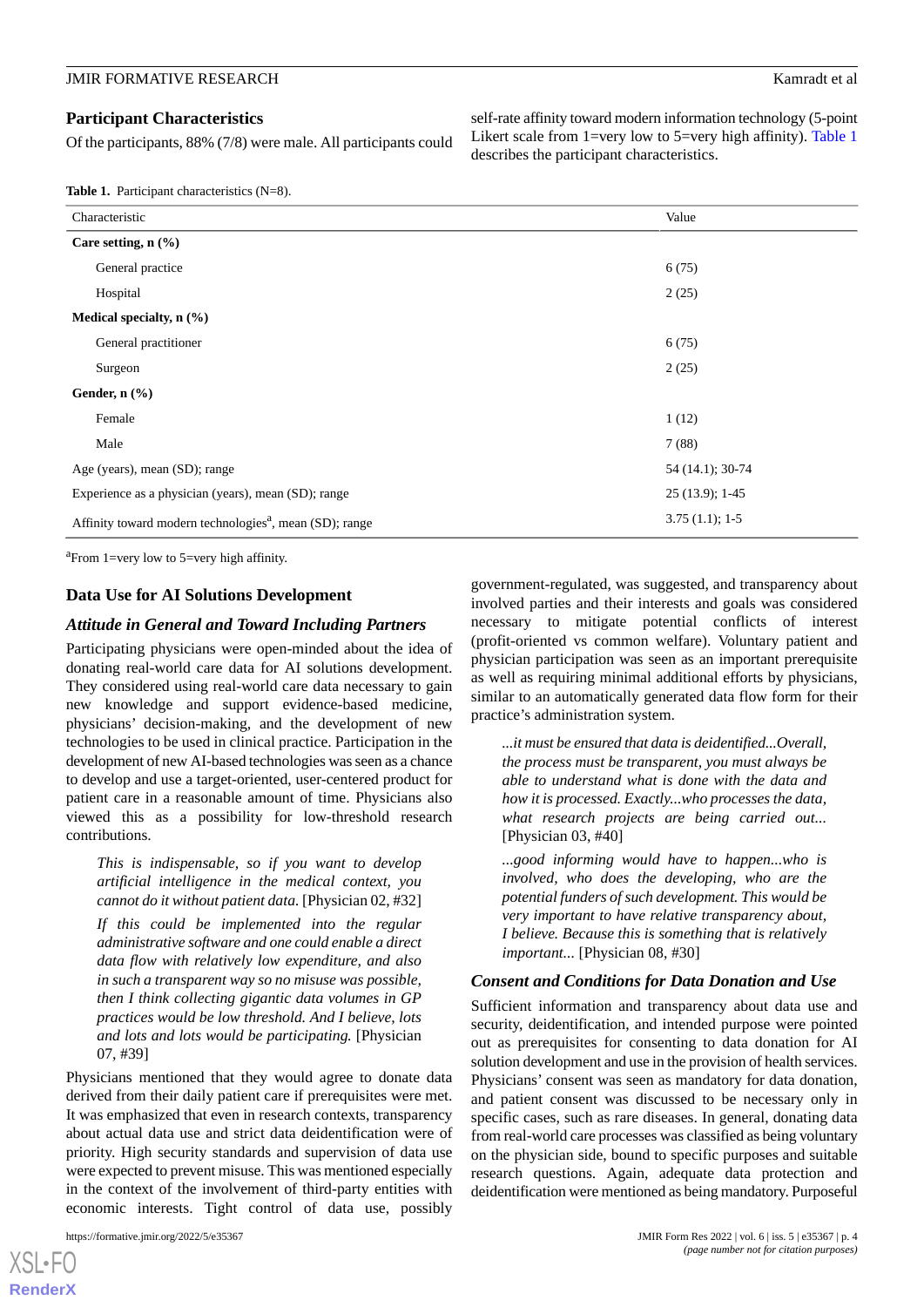and proven benefit in terms of patient and common welfare and a nonprofit use were further perceived as prerequisites for consent. The economic interests of third-party entities involved in development were expected to be of secondary importance in related research projects.

*...I would have a strange feeling if I knew data from various practices were being tapped and I had no idea what was happening with them. So, I think that would be fundamentally the wrong way to go about it.* [Physician 04, #28]

*There has to be an adequate research question defined for the research project and implementation of the study, data analysis and also further data use must be transparent.* [Physician 02, #47]

#### **AI in Medicine**

#### *Potential Benefits and Expectations*

Regarding patient care, the physicians saw several potential benefits of AI use when based on real-world care data. They mentioned aspects regarding the efficiency of health care provision—that more time could be left for direct patient interaction and they expected their decisions to be supported by AI. They also reflected on a potential increase of evidence-based knowledge by using real-world care data derived from their own medical specialty and assumed there would be fewer restrictions on transferability to their own practice than using data from other medical fields.

*Exactly, more time for patients, then better decisions to improve mortality and morbidity of patients. Exactly, I believe these are the two most important aspects.* [Physician 03, #12]

*Simply because a GP's work is so incredibly complex, and I believe artificial intelligence could also support our work by optimizing our time.* [Physician 07, #12]

Physicians expected strong support for daily patient care when AI technology is in place. They focused on the potential of a decreased workload, particularly in complex areas such as medication, yet final decisions were considered to remain with the physician. Another assumed benefit was that "a knowledge leap" (Physician 01, #10) would occur when enormous data volumes are analyzed.

*I believe these can be supporting systems...which analyze CT data in a structured way, but certainly do not substitute the experienced radiologist who assesses them.* [Physician 02, #18]

#### *Concerns*

Regarding the involvement of third-party entities with economic interests, all physicians contemplated the potential conflicts of interest. Their concerns were related to endeavors that potentially have a strong commercial interest instead of a focus on patient and common welfare and care optimization. The fear of potentially being replaced by technology was discussed by one participant. Physicians expressed that from their perspective, professional experience and diligence cannot be substituted by AI-based technology, particularly regarding their knowledge

about individual patients and other possible medical findings. Further concerns referred to potential mistrust in data derived from sources unknown to the physicians and technical feasibility limits.

*There has to be good information...Who contributed to the development and possibly is a funder of this development. That would be very important to be relatively transparent, I suppose.* [Physician 08, #30]

### *Discussion*

#### **Principal Findings**

All participants in this study reported they would support the development of AI-based solutions in research contexts by donating deidentified data derived from daily patient care if subsequent data use was made transparent to them and their patients and the benefits for patient care were clear. Contributing to care optimization and efficiency were cited as motivation for potential data donation. Concerns regarding workflow integration (time and effort), appropriate deidentification, and the involvement of third-party entities with economic interests were discussed. The donation of data in reference to psychosomatic treatment needs was viewed critically.

#### **Comparison With Prior Work**

Using real-world care data and AI-based assistance systems can support prevention, early diagnostics, and individualized treatment in the future to facilitate improved outcomes and the discovery of new medical correlations and innovative preventive approaches that optimize health care  $[20,21]$  $[20,21]$  $[20,21]$ . AI-based systems can also facilitate more differentiated treatment methods and improved aftercare, thus assisting physicians and the nonphysician health care workforce by providing optimized patient care while easing their workload [\[20](#page-7-11)]. The development of these systems for research and health care requires a large volume of data, and data security is required to build and maintain trust in them for health care providers and patients alike. Therefore, exploring their respective perspectives on AI-based solutions in health care is just as essential as creating and implementing necessary regulation that defines the conditions and boundaries of secondary use of real-world health care data in general. Such structures have already been created in several other countries [\[22](#page-7-13)]. In Scandinavian countries, social and health care data of each citizen are connected with a unique identification number. For example, Finland has established legal regulations for the secondary use of social and health care data from different sources with the Finnish Social and Health Data Permit Authority [[23\]](#page-7-14). In contrast, legal regulations for the secondary use of health care data in Germany are fragmented, and strict data privacy regulations, which still follow the principles of data anonymization and minimization, impede the secondary use and linkage of health care data from different sources [[15,](#page-7-6)[16\]](#page-7-7). Obtaining informed consent for the use of health care data by the data owner is still common in Germany to meet the legal requirements for research. The MII in Germany was created to bridge this gap, and it aims to establish a nationwide infrastructure that enables the donation and sharing of digitally available health care data for biomedical research [\[12](#page-7-3)]. Prior research identified the challenges to a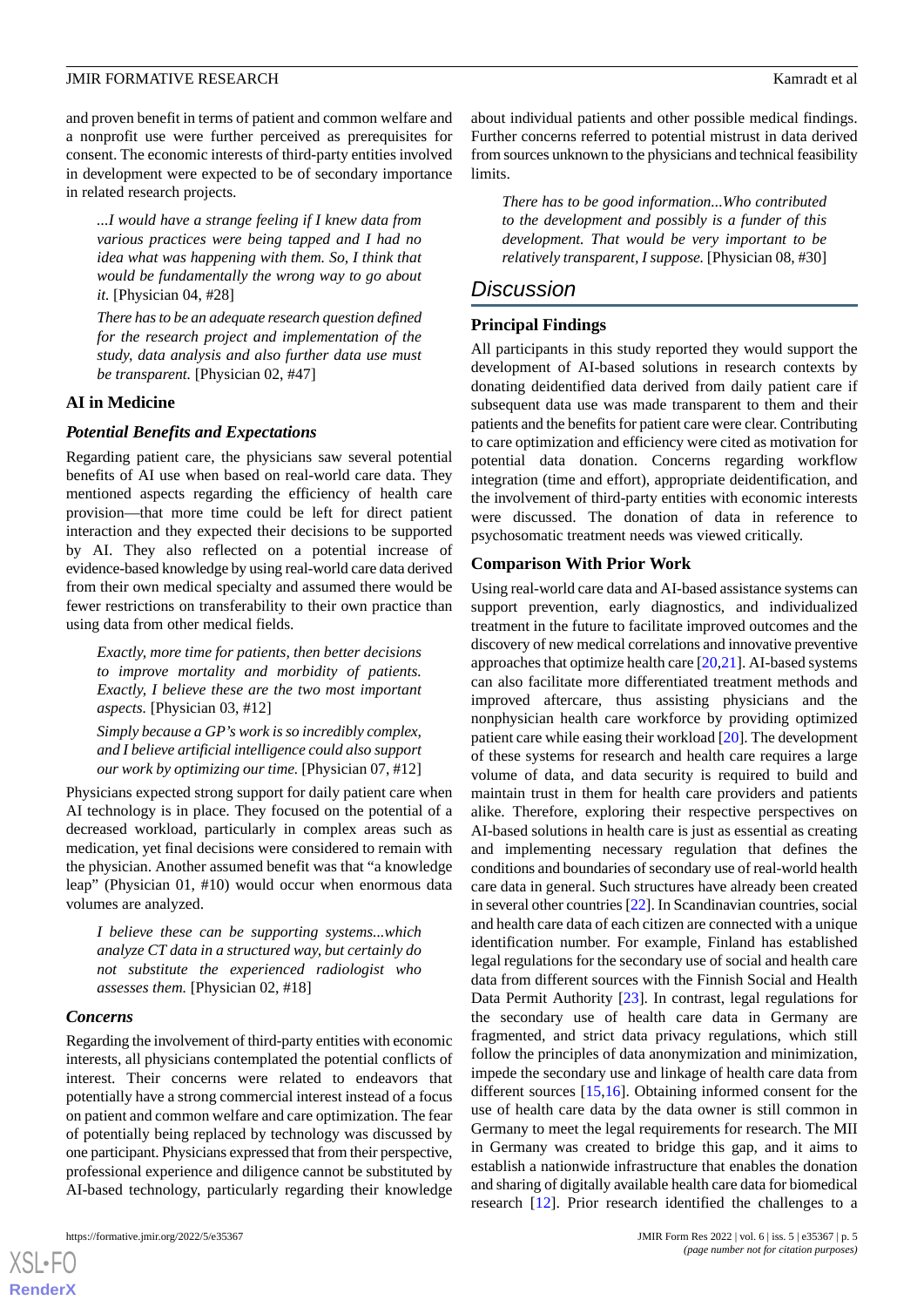widespread secondary use of real-world care data in Germany, which include a traditionally high weighting of data protection and concerns about sharing and innovatively using such data [[24\]](#page-7-15). These challenges are mirrored in our findings, particularly the strong emphasis the participants in our study put on transparency about the use, security, and deidentification of donated data, and the intended research purpose. The implementation of the broad consent model, as developed and approved by one of the MII expert working groups, might mitigate some of these concerns since the model will facilitate broad and pre-use transparency, allowing for consent withdrawal based on project-specific information provided in digital formats prior to actual project implementation [[25\]](#page-7-16). In addition to the MII, which focuses on data sharing and the provision of data for research purposes in the clinical setting, there are further initiatives in Germany aimed at the sharing and provision of data in the primary care setting [\[16](#page-7-7)].

Besides transparency concerns, the physicians in our study also contemplated potential changes the use of AI-based technology might bring for their profession. These concerns were also considered in a Science for Policy report compiled by the Joint Research Centre for the European Commission. The report predicts that the incorporation of AI-based technologies into medical practice will trigger substantial changes in health care and medicine across medical, scientific, and technical grounds, as well as in workflows, clinical pathways, management, and the physician-patient relationship [[26\]](#page-7-17). The report also covers ethical and social issues related to using AI-based systems in health care and medicine that were contemplated by the physicians in our study as well. It states that these issues coincide with some of the urgent priorities for the coming decade as defined by the World Health Organization in 2020, including "earning public trust" and "protecting people from dangerous products" [\[27](#page-7-18)]. The report also stipulates that to evaluate a patient's clinical situation and treatment options, the integrated analysis of a qualified, trained, and real physician is necessary, a perspective clearly shared by the physicians in our study who viewed AI-based solutions as supporting tools rather than a decision-making authority.

The benefits that AI-based technologies can offer for health care are indivisibly linked to the sharing of health care data among different entities; however, resources for analyzing large data sets and developing new (AI-based) technologies for health care delivery by public research institutions or the government might be limited. The involvement of third-party entities with potential commercial interest can be a key to realizing the potential linked with large data sets and AI efforts. However, studies have shown that there are concerns about the use of health care data by third-party entities and that data sharing can lead to a deterioration of patient trust [\[28](#page-7-19)[-30](#page-7-20)]. For instance, a recent survey regarding secondary use of health data among the German population assessed a generally positive attitude toward the use of personal health data for research purposes, and a mostly disapproving attitude regarding data use for commercial purposes, such as in the pharmaceutical industry [[13\]](#page-7-4). In further research, patients in the Netherlands as well as German citizens were surveyed regarding the secondary use of health data, different options for consenting to data use, and data donation

[[31\]](#page-7-21). The findings indicated a willingness to permit secondary data use depending on the beneficiary institution or purpose, as well as a wide acceptance of broad consent in Dutch patients. The majority of the 1006 (78.8%) surveyed German citizens approved of anonymized data donation from their digital health records and the sharing of these data with third-party entities for medical research. Only a small minority of participants disagreed, mainly because of worries about data security [[31\]](#page-7-21). A survey assessed that the US public is more comfortable sharing health data with third-party entities for patient purposes than business purposes [\[32](#page-8-0)]. An increase of public comfort in sharing health care data with third-party entities might be acheived by emphasizing patient-centered benefits and transparent communication about protective actions regarding data privacy and deidentification [\[29](#page-7-22),[32](#page-8-0)[,33](#page-8-1)]. The physicians in our study strongly supported these views and repeatedly emphasized that transparency about the purpose of data use was mandatory to facilitate and increase comfort in sharing data, especially when third-party entities were to be involved. In general, they were supportive of donating real-world health care data through an automated and consolidated flow into a deidentified data pool for secondary use in research and implementation [\[4\]](#page-6-3). They were also interested in the potential benefits that analyzing large sets of routinely collected health care data might offer to them and their patients. Nevertheless, the physicians clearly highlighted their perspective regarding the purpose of data use, saying that such endeavors should primarily benefit patient outcome, health care delivery, or society. Statutory and best practice guidelines will need to accommodate these considerations so that physicians and patients can donate real-world health care data while empowered with knowledge and according to their beliefs.

In summary, the findings of this interview study support the need for better access to real-world health care data with uniform rules and legal regulations. Physicians from different settings interviewed in this study seem to be open-minded toward the concept of using health care data for research purposes and the development of new AI-supported technical tools. The concept of a new, large data pool should consider the inclusion of health care data from different institutions and settings and that the way data is transferred into the data pool should not add to physicians'workloads. Moreover, the use of data needs to follow the principle of transparency, especially if third-party entities are involved. In accordance with findings from other studies, a concept for the donation, storage, and use of health care data in Germany should also focus on increasing public comfort in sharing health care data with third-party entities.

#### **Strengths and Limitations**

This qualitative study was guided by methodological strategies aimed at minimizing potential bias and reducing the risk of losing relevant content. Conducting the interviews via telephone ensured minimal added burden to the participants. During the analysis, the inductive approach facilitated the identification of relevant themes and a high intercoder congruence was achieved, reflecting a reliable classification of the data. The density of the generated data allowed for a thorough analysis and sufficient illustration of the inductive categories, pointing to thematic saturation and effective convenience sample size as indicated

 $XS$ -FO **[RenderX](http://www.renderx.com/)**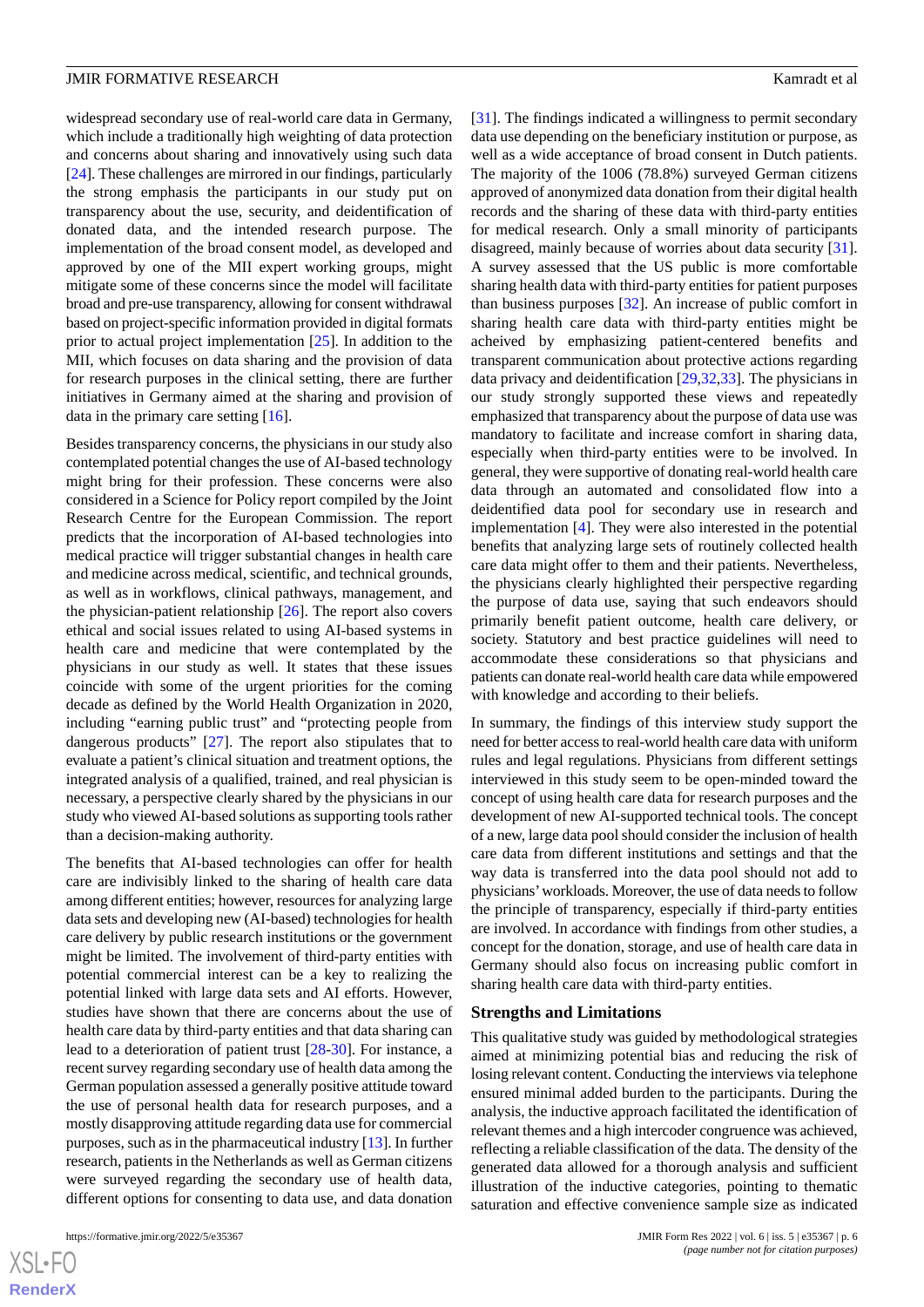by empirical guidance [\[18](#page-7-9)]. The reporting of this study followed the Consolidated Criteria for Reporting Qualitative Research (COREQ) guideline [[34\]](#page-8-2).

However, a limitation of potential selection bias has to be considered, since a pre-existing motivation for the dissemination of personal attitude, opinion, and experience might have been present. It is also possible that socially desirable answers were given. Further, female physicians, who were underrepresented in this sample, might have shared different or additional perspectives. To limit bias, the interviewers continuously established rapport with all participants and repeatedly provided reflection-enabling prompts. The discussion of perceived tendencies and the refinement of adequate approaches was facilitated by debriefings in regular research team meetings during data collection and analysis.

#### **Conclusions**

The physicians interviewed in this study reported they would donate real-world care data for secondary use in research contexts and the development of AI-based solutions with clear benefits for care optimization. The remaining identified concerns would need to be adequately addressed through national and international regulations for data sharing and options for consenting to provide a solid foundation for the development of new assistive AI-based solutions.

#### **Acknowledgments**

The authors would like to thank all participants for their valuable contributions. We would also like to thank Lina Weinert and Dr Oliver Heinze (Institute of Medical Informatics, University Hospital Heidelberg) for their input regarding the interview guide, and the support staff at the Department of General Practice and Health Services Research, University Hospital Heidelberg, for transcribing the data. The Protected Artificial Intelligence Innovation Environment for Patient-Oriented Digital Health Solutions (pAItient) study received funding by the German Federal Ministry of Health (funding reference 2520DAT0P1). The funder had no role in the writing of this manuscript.

#### **Authors' Contributions**

MK and RPD collaborated on the construction of the interview guide and the sociodemographic questionnaire, conducted all interviews, analyzed the data, and drafted the manuscript. Both researchers work in health services research and are experienced in qualitative research. JS is a professor and medical doctor in General Medicine, the principal investigator in the Protected Artificial Intelligence Innovation Environment for Patient-Oriented Digital Health Solutions (pAItient) project, and provided expertise to this study. All authors provided substantial input and reviewed and approved the final version of this manuscript.

#### <span id="page-6-8"></span>**Conflicts of Interest**

None declared.

#### **Multimedia Appendix 1**

<span id="page-6-0"></span>Translated thematic interview guide for physicians in English. [[PDF File \(Adobe PDF File\), 497 KB](https://jmir.org/api/download?alt_name=formative_v6i5e35367_app1.pdf&filename=3572cf1d915b8c1b09d586c73bd79a0b.pdf)-[Multimedia Appendix 1\]](https://jmir.org/api/download?alt_name=formative_v6i5e35367_app1.pdf&filename=3572cf1d915b8c1b09d586c73bd79a0b.pdf)

#### <span id="page-6-2"></span><span id="page-6-1"></span>**References**

- 1. Guo Y, Hao Z, Zhao S, Gong J, Yang F. Artificial intelligence in health care: bibliometric analysis. J Med Internet Res 2020 Jul 29;22(7):e18228 [[FREE Full text](https://www.jmir.org/2020/7/e18228/)] [doi: [10.2196/18228\]](http://dx.doi.org/10.2196/18228) [Medline: [32723713](http://www.ncbi.nlm.nih.gov/entrez/query.fcgi?cmd=Retrieve&db=PubMed&list_uids=32723713&dopt=Abstract)]
- <span id="page-6-3"></span>2. Rong G, Mendez A, Bou Assi E, Zhao B, Sawan M. Artificial intelligence in healthcare: review and prediction case studies. Engineering 2020 Mar;6(3):291-301. [doi: [10.1016/j.eng.2019.08.015](http://dx.doi.org/10.1016/j.eng.2019.08.015)]
- <span id="page-6-4"></span>3. Fröhlich H, Balling R, Beerenwinkel N, Kohlbacher O, Kumar S, Lengauer T, et al. From hype to reality: data science enabling personalized medicine. BMC Med 2018 Aug 27;16(1):150 [[FREE Full text](https://bmcmedicine.biomedcentral.com/articles/10.1186/s12916-018-1122-7)] [doi: [10.1186/s12916-018-1122-7\]](http://dx.doi.org/10.1186/s12916-018-1122-7) [Medline: [30145981](http://www.ncbi.nlm.nih.gov/entrez/query.fcgi?cmd=Retrieve&db=PubMed&list_uids=30145981&dopt=Abstract)]
- <span id="page-6-6"></span><span id="page-6-5"></span>4. Maassen O, Fritsch S, Palm J, Deffge S, Kunze J, Marx G, et al. Future medical artificial intelligence application requirements and expectations of physicians in German university hospitals: web-based survey. J Med Internet Res 2021 Mar 05;23(3):e26646 [\[FREE Full text](https://www.jmir.org/2021/3/e26646/)] [doi: [10.2196/26646\]](http://dx.doi.org/10.2196/26646) [Medline: [33666563\]](http://www.ncbi.nlm.nih.gov/entrez/query.fcgi?cmd=Retrieve&db=PubMed&list_uids=33666563&dopt=Abstract)
- <span id="page-6-7"></span>5. Johnson AEW, Pollard TJ, Shen L, Lehman LH, Feng M, Ghassemi M, et al. MIMIC-III, a freely accessible critical care database. Sci Data 2016 May 24;3:160035 [\[FREE Full text\]](https://doi.org/10.1038/sdata.2016.35) [doi: [10.1038/sdata.2016.35\]](http://dx.doi.org/10.1038/sdata.2016.35) [Medline: [27219127\]](http://www.ncbi.nlm.nih.gov/entrez/query.fcgi?cmd=Retrieve&db=PubMed&list_uids=27219127&dopt=Abstract)
- 6. European Health Data Space. European Commission. URL: [https://ec.europa.eu/health/ehealth-digital-health-and-care/](https://ec.europa.eu/health/ehealth-digital-health-and-care/european-health-data-space_en#governance-of-the-european-health-data-space) [european-health-data-space\\_en#governance-of-the-european-health-data-space](https://ec.europa.eu/health/ehealth-digital-health-and-care/european-health-data-space_en#governance-of-the-european-health-data-space) [accessed 2022-02-21]
- 7. Webster PC. Sweden's health data goldmine. CMAJ 2014 Jun 10;186(9):E310 [\[FREE Full text](http://www.cmaj.ca/cgi/pmidlookup?view=long&pmid=24821866)] [doi: [10.1503/cmaj.109-4713\]](http://dx.doi.org/10.1503/cmaj.109-4713) [Medline: [24821866](http://www.ncbi.nlm.nih.gov/entrez/query.fcgi?cmd=Retrieve&db=PubMed&list_uids=24821866&dopt=Abstract)]
- 8. Gesetz für eine bessere Versorgung durch Digitaliseirung und Innovation (Digiatale-Versorgung-Gesetz DVG). Bundesgesetzblatt. 2019 Dec 18. URL: https://www.bgbl.de/xaver/bgbl/start.xav# bgbl %2F%2F\*%5B%40attr\_id% [3D%27bgbl119s2562.pdf%27%5D\\_\\_1634564827872](https://www.bgbl.de/xaver/bgbl/start.xav#__bgbl__%2F%2F*%5B%40attr_id%3D%27bgbl119s2562.pdf%27%5D__1634564827872) [accessed 2022-02-21]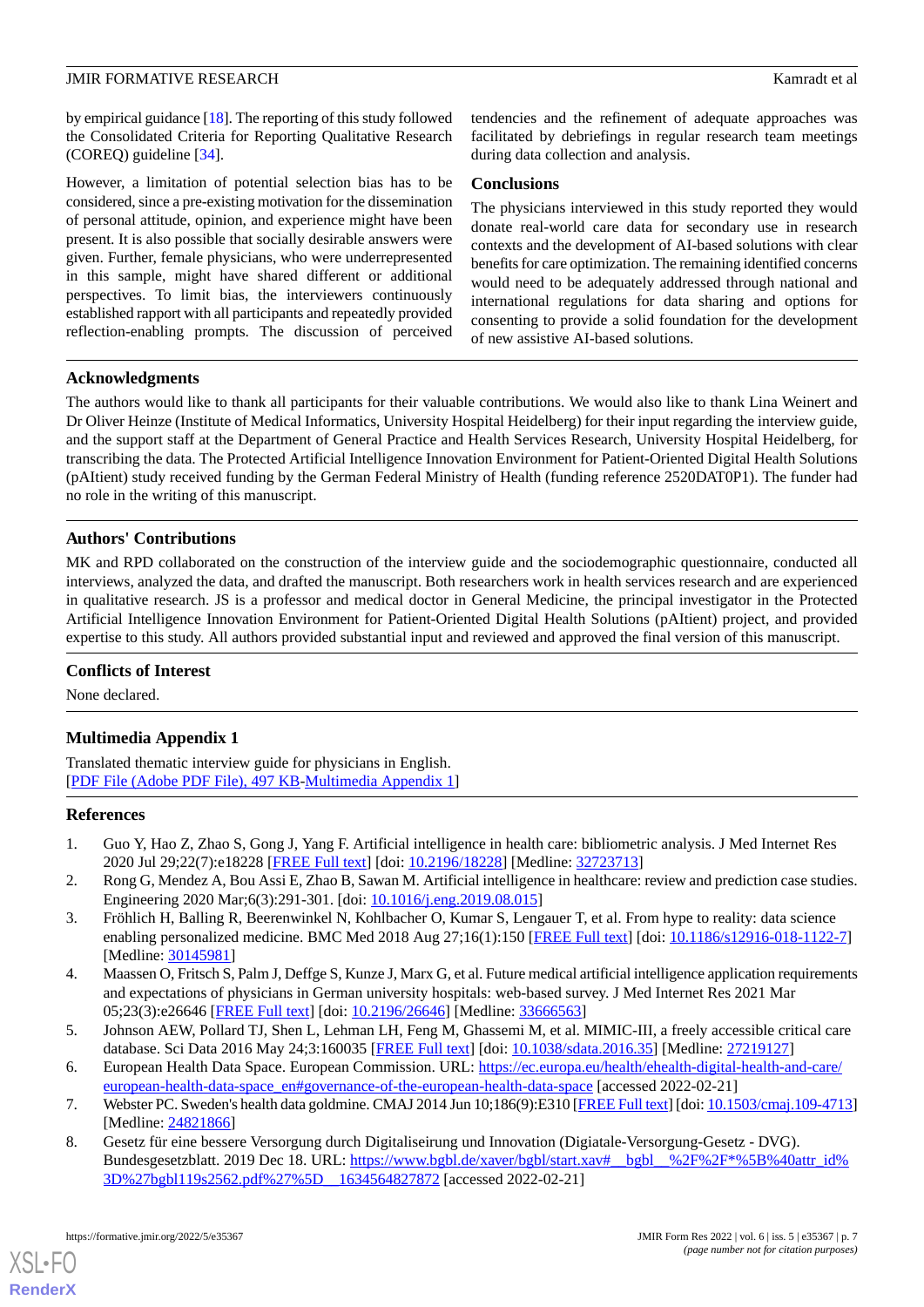- <span id="page-7-0"></span>9. Gesetz zum Schutz elektronischer Patientendaten in der Telematikinfrastruktur (Patientendaten-Schutz-Gesetz – PDSG). Bundesgesetzblatt. 2020 Oct 19. URL: [https://www.bundesgesundheitsministerium.de/fileadmin/Dateien/3\\_Downloads/](https://www.bundesgesundheitsministerium.de/fileadmin/Dateien/3_Downloads/Gesetze_und_Verordnungen/GuV/P/PDSG_bgbl.pdf) [Gesetze\\_und\\_Verordnungen/GuV/P/PDSG\\_bgbl.pdf](https://www.bundesgesundheitsministerium.de/fileadmin/Dateien/3_Downloads/Gesetze_und_Verordnungen/GuV/P/PDSG_bgbl.pdf) [accessed 2022-02-21]
- <span id="page-7-1"></span>10. Swart E, Gothe H, Hoffmann F, Ihle P, Semler SC, March S. Now is the time to establish an efficient health research data centre. Article in German. Gesundheitswesen 2021 Nov 25;83(S 02):S139-S141. [doi: [10.1055/a-1537-9722](http://dx.doi.org/10.1055/a-1537-9722)] [Medline: [34695868](http://www.ncbi.nlm.nih.gov/entrez/query.fcgi?cmd=Retrieve&db=PubMed&list_uids=34695868&dopt=Abstract)]
- <span id="page-7-3"></span><span id="page-7-2"></span>11. About the initiative. Medical Informatics Initiative Germany. URL: [https://www.medizininformatik-initiative.de/en/about](https://www.medizininformatik-initiative.de/en/about-initiative) [-initiative](https://www.medizininformatik-initiative.de/en/about-initiative) [accessed 2022-02-21]
- <span id="page-7-4"></span>12. Semler SC, Wissing F, Heyder R. German Medical Informatics Initiative: a national approach to integrating health data from patient care and medical research. Methods Inf Med 2018 Jul;57(S 01):e50-e56 [[FREE Full text](http://www.thieme-connect.com/DOI/DOI?10.3414/ME18-03-0003)] [doi: [10.3414/ME18-03-0003\]](http://dx.doi.org/10.3414/ME18-03-0003) [Medline: [30016818](http://www.ncbi.nlm.nih.gov/entrez/query.fcgi?cmd=Retrieve&db=PubMed&list_uids=30016818&dopt=Abstract)]
- <span id="page-7-5"></span>13. Lesch W, Richter G, Semler SC. Daten teilen für die Forschung: Einstellungen und Perspektiven zur Datenspende in Deutschland. In: Richter G, Loh W, Buyx A, Graf von Kielmansegg S, editors. Datenreiche Medizin und das Problem der Einwilligung. Berlin, Heidelberg: Springer; 2022:211-226.
- <span id="page-7-6"></span>14. Weichert T, Krawczak M. Proposal of a modern data infrastructure for medical research in Germany. Article in German. GMS Med Inform Biom Epidemiol 2019;15(1):Doc03. [doi: [10.3205/mibe000197](http://dx.doi.org/10.3205/mibe000197)]
- <span id="page-7-7"></span>15. Strech D, Graf von Kielmansegg S, Zenker S, Krawczak M, Semler SC. Datenspende - Bedarf für die Forschung, ethische Bewertung, rechtliche, informationstechnologische und organistaorische Rahmenbedingungen. Bundesministerium für Gesundheit. 2020. URL: [https://www.bundesgesundheitsministerium.de/fileadmin/Dateien/5\\_Publikationen/Ministerium/](https://www.bundesgesundheitsministerium.de/fileadmin/Dateien/5_Publikationen/Ministerium/Berichte/Gutachten_Datenspende.pdf) [Berichte/Gutachten\\_Datenspende.pdf](https://www.bundesgesundheitsministerium.de/fileadmin/Dateien/5_Publikationen/Ministerium/Berichte/Gutachten_Datenspende.pdf) [accessed 2022-02-21]
- <span id="page-7-8"></span>16. , editor. Digitalisierung für Gesundheit: Ziele und Rahmenbedingungen eines dynamisch lernenden Gesundheitssystems. Bern, Switzerland: Hogrefe AG; 2021.
- <span id="page-7-10"></span><span id="page-7-9"></span>17. Witzel A. The Problem-centered Interview. Forum Qualitative Sozialforschung / Forum: Qualitative Social Research 2000;1(1). [doi: [10.17169/fqs-1.1.1132](http://dx.doi.org/10.17169/fqs-1.1.1132)]
- <span id="page-7-11"></span>18. Hennink M, Kaiser BN. Sample sizes for saturation in qualitative research: a systematic review of empirical tests. Soc Sci Med 2022 Jan;292:114523 [[FREE Full text\]](https://linkinghub.elsevier.com/retrieve/pii/S0277-9536(21)00855-8) [doi: [10.1016/j.socscimed.2021.114523](http://dx.doi.org/10.1016/j.socscimed.2021.114523)] [Medline: [34785096](http://www.ncbi.nlm.nih.gov/entrez/query.fcgi?cmd=Retrieve&db=PubMed&list_uids=34785096&dopt=Abstract)]
- <span id="page-7-12"></span>19. Kuckartz U. Qualitative Inhaltsanalyse: Methoden, Praxis, Computerunterstützung. 3., überarbeitete Auflage. Weinheim, Germany: Beltz Juventa; 2016.
- <span id="page-7-13"></span>20. Budde K, Dasch T, Kirchner E, Ohliger U, Schapranow M, Schmidt T, et al. Künstliche Intelligenz: Patienten im Fokus. Dtsch Arztebl 2020;117(49):A-2407 / B-2032 [\[FREE Full text\]](https://www.aerzteblatt.de/archiv/216998/Kuenstliche-Intelligenz-Patienten-im-Fokus)
- <span id="page-7-14"></span>21. Yu KH, Beam AL, Kohane IS. Artificial intelligence in healthcare. Nat Biomed Eng 2018 Oct 10;2:719-731 [\[FREE Full](https://doi.org/10.1038/s41551-018-0305-z) [text](https://doi.org/10.1038/s41551-018-0305-z)] [doi: [10.1038/s41551-018-0305-z](http://dx.doi.org/10.1038/s41551-018-0305-z)] [Medline: [31015651\]](http://www.ncbi.nlm.nih.gov/entrez/query.fcgi?cmd=Retrieve&db=PubMed&list_uids=31015651&dopt=Abstract)
- <span id="page-7-15"></span>22. Thiel R, Deimel L, Schmidtmann D, Piesche K, Hüsing T, Rennoch J, et al. #SmartHealthSystems: Digitalisierungsstrategien im internationalen Vergleich. Bertelsmann Stiftung. 2018 Nov 29. URL: [https://www.bertelsmann-stiftung.de/de/publikationen](https://www.bertelsmann-stiftung.de/de/publikationen/publikation/did/smarthealthsystems/) [/publikation/did/smarthealthsystems/](https://www.bertelsmann-stiftung.de/de/publikationen/publikation/did/smarthealthsystems/) [accessed 2021-11-10]
- <span id="page-7-16"></span>23. Finnish Social and Health Data Permit Authority Findata. Findata. URL: <https://findata.fi/en/> [accessed 2022-02-21]
- <span id="page-7-17"></span>24. Voigt TH, Holtz V, Niemiec E, Howard HC, Middleton A, Prainsack B. Willingness to donate genomic and other medical data: results from Germany. Eur J Hum Genet 2020 Aug;28(8):1000-1009 [\[FREE Full text](http://europepmc.org/abstract/MED/32238912)] [doi: [10.1038/s41431-020-0611-2\]](http://dx.doi.org/10.1038/s41431-020-0611-2) [Medline: [32238912](http://www.ncbi.nlm.nih.gov/entrez/query.fcgi?cmd=Retrieve&db=PubMed&list_uids=32238912&dopt=Abstract)]
- <span id="page-7-18"></span>25. Zenker S, Strech D, Ihrig K, Jahns R, Müller G, Schickhardt C, et al. Data protection-compliant broad consent for secondary use of health care data and human biosamples for (bio)medical research: Towards a new German national standard. OSF Preprints. Preprint posted online on October 07, 2021. [doi:  $10.31219/\text{osf.io}/85\text{rnp}$ ]
- <span id="page-7-19"></span>26. European Commission, Joint Research Centre, Gómez-González E, Gómez E. Artificial intelligence in medicine and healthcare: applications, availability and societal impact. Publications Office of the European Union. 2020. URL: [https:/](https://data.europa.eu/doi/10.2760/047666) [/data.europa.eu/doi/10.2760/047666](https://data.europa.eu/doi/10.2760/047666) [accessed 2021-11-11]
- <span id="page-7-22"></span>27. Ghebreyesus TA. Urgent health challenges for the next decade. World Health Organization. 2020 Jan 13. URL: [https:/](https://www.who.int/news-room/photo-story/photo-story-detail/urgent-health-challenges-for-the-next-decade) [/www.who.int/news-room/photo-story/photo-story-detail/urgent-health-challenges-for-the-next-decade](https://www.who.int/news-room/photo-story/photo-story-detail/urgent-health-challenges-for-the-next-decade) [accessed 2021-11-11]
- <span id="page-7-20"></span>28. Critchley C, Nicol D, Otlowski M. The impact of commercialisation and genetic data sharing arrangements on public trust and the intention to participate in biobank research. Public Health Genomics 2015;18(3):160-172. [doi: [10.1159/000375441\]](http://dx.doi.org/10.1159/000375441) [Medline: [25790760](http://www.ncbi.nlm.nih.gov/entrez/query.fcgi?cmd=Retrieve&db=PubMed&list_uids=25790760&dopt=Abstract)]
- <span id="page-7-21"></span>29. Castell S, Evans H. The one-way mirror: public attitudes to commercial access to health data. Ipsos MORI Social Research Institute. 2016 Mar. URL: [https://www.ipsos.com/sites/default/files/publication/5200-03/sri-wellcome-trust-commercial](https://www.ipsos.com/sites/default/files/publication/5200-03/sri-wellcome-trust-commercial-access-to-health-data.pdf) [-access-to-health-data.pdf](https://www.ipsos.com/sites/default/files/publication/5200-03/sri-wellcome-trust-commercial-access-to-health-data.pdf) [accessed 2021-11-11]
- 30. Lewis J, Bays N. Patient data sharing: the public's opinion. Medium. 2019 Oct 07. URL: [https://medium.com/swlh/patient](https://medium.com/swlh/patient-data-sharing-the-publics-opinion-6c385d6d7eda) [-data-sharing-the-publics-opinion-6c385d6d7eda](https://medium.com/swlh/patient-data-sharing-the-publics-opinion-6c385d6d7eda) [accessed 2021-11-11]
- 31. Richter G, Borzikowsky C, Lesch W, Semler SC, Bunnik EM, Buyx A, et al. Secondary research use of personal medical data: attitudes from patient and population surveys in The Netherlands and Germany. Eur J Hum Genet 2021 Mar;29(3):495-502 [[FREE Full text\]](http://europepmc.org/abstract/MED/33005018) [doi: [10.1038/s41431-020-00735-3](http://dx.doi.org/10.1038/s41431-020-00735-3)] [Medline: [33005018](http://www.ncbi.nlm.nih.gov/entrez/query.fcgi?cmd=Retrieve&db=PubMed&list_uids=33005018&dopt=Abstract)]